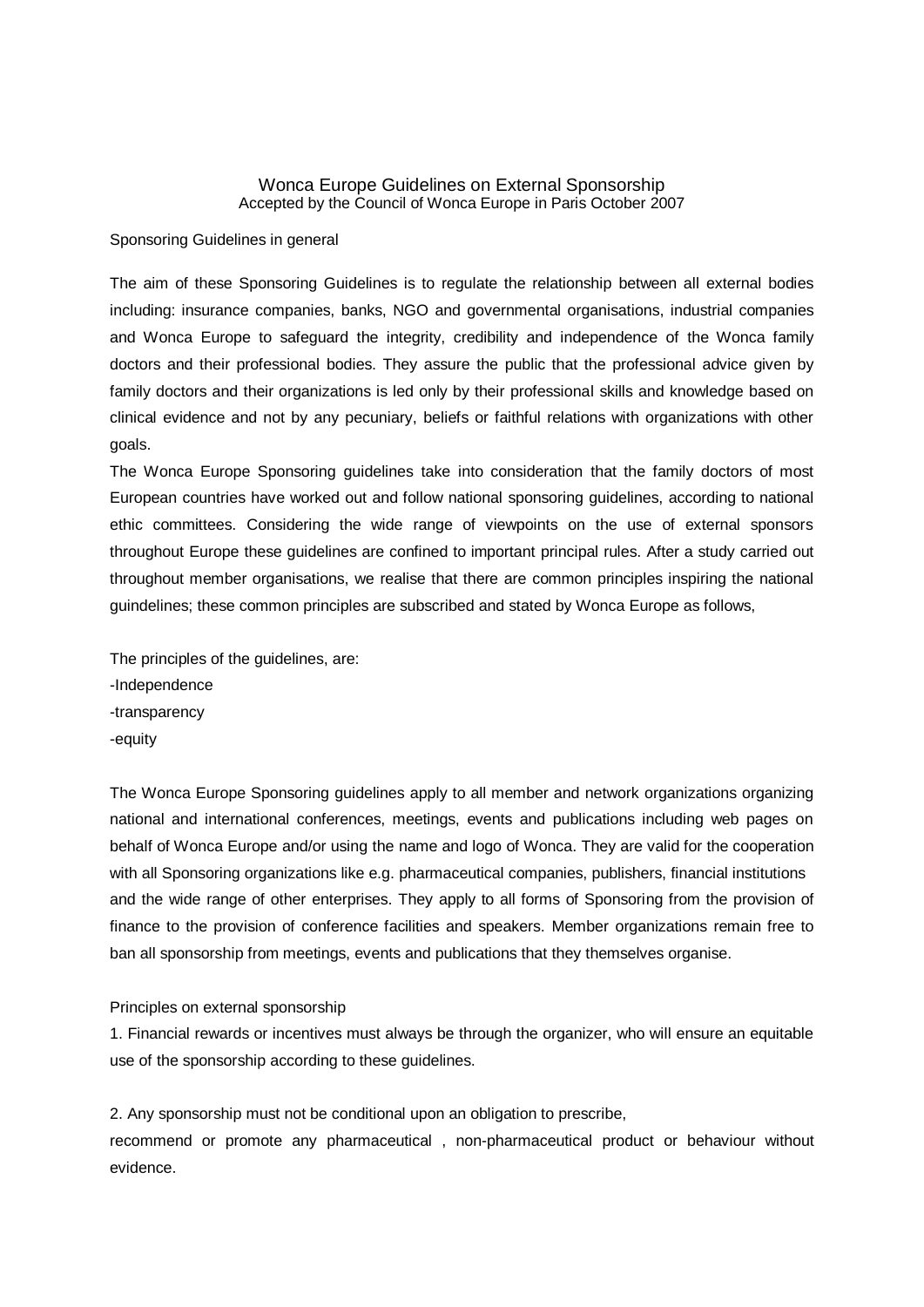3. Sponsors must not be permitted to determine the scientific content of meetings that they support.

4. Sponsors are not allowed to make a promotional presentation as part of the scientific programme.

5. Speakers, publications and posters must have a declaration stating the financial support for the concerned study and possible conflicts of interest.

6. Satellite symposia should be limited to an appropriate number. They must be hold outside of the ordinary scientific program to avoid interference with the scientific content of the conference. The abstracts and speakers must be accepted by the scientific committee of the conference.

7. Sponsorship from some organizations may not be acceptable if the organization promotes products which are incompatible with health e.g. tobacco or firearms. No material will be acceptable if it conveys ethnic, religious, gender or age bias, prejudice or slurs.

8. The Executive Board of Wonca Europe can produce a list of companies which are in conflict with medical ethics and the aims of Wonca Europe and from which it is not willing to accept sponsorship.

9. The Executive Board of Wonca Europe can control Sponsoring organisations, products and product areas and can enter its concerns to the organizing committee, when it finds violation of the rules of these Sponsoring guidelines.

10. The Executive Board of Wonca Europe can control the content of publicity material and can intervene to reject it, if it is against these guidelines.

11. The Executive Board of Wonca Europe will discuss each decision with the organizers in order to not jeopardize the organizing national society's financial stability.

12. Contracts with sponsors should be open for anyone who wants to look into it.

13. the website of a conference, must provide at least:

- The bylaw of the event
- The sponsorship policy
- The composition of the scientific committee
- The composition of the organising committee
- Conflict of interest of all organising , scientific members
- A programm with a clear distinction between scientific and syposiums
- An open feedback from the attendees is possible on the website.